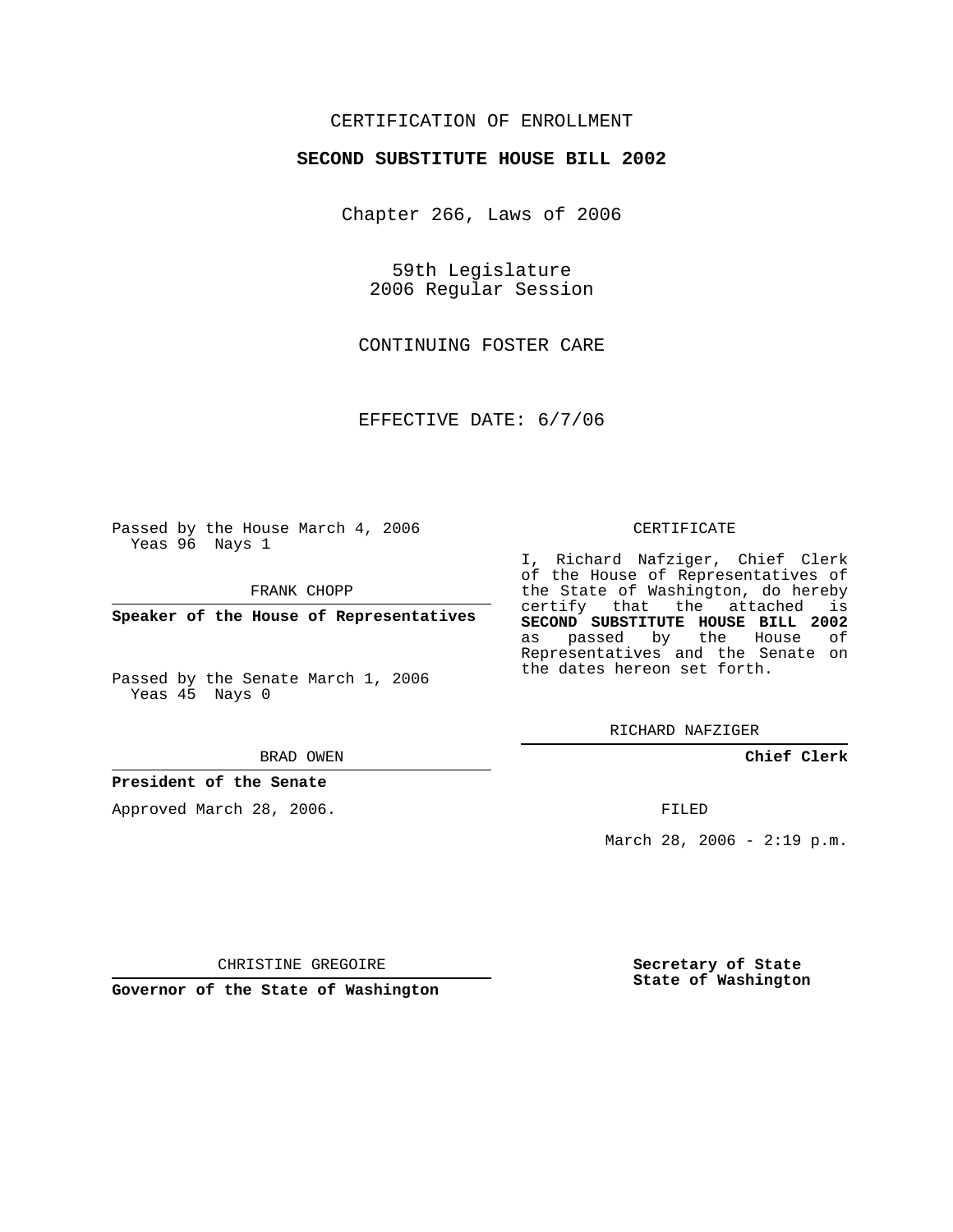# **SECOND SUBSTITUTE HOUSE BILL 2002** \_\_\_\_\_\_\_\_\_\_\_\_\_\_\_\_\_\_\_\_\_\_\_\_\_\_\_\_\_\_\_\_\_\_\_\_\_\_\_\_\_\_\_\_\_

\_\_\_\_\_\_\_\_\_\_\_\_\_\_\_\_\_\_\_\_\_\_\_\_\_\_\_\_\_\_\_\_\_\_\_\_\_\_\_\_\_\_\_\_\_

AS AMENDED BY THE SENATE

Passed Legislature - 2006 Regular Session

**State of Washington 59th Legislature 2006 Regular Session**

**By** House Committee on Appropriations (originally sponsored by Representatives Dickerson, Roberts, Kagi, Kenney and Santos)

READ FIRST TIME 02/03/06.

 AN ACT Relating to authorizing continuing foster care and support services to age twenty-one to youths who are in state-supervised foster care on their eighteenth birthday; amending RCW 74.13.031; and creating new sections.

BE IT ENACTED BY THE LEGISLATURE OF THE STATE OF WASHINGTON:

 **Sec. 1.** RCW 74.13.031 and 2004 c 183 s 3 are each amended to read as follows:

 The department shall have the duty to provide child welfare services and shall:

 (1) Develop, administer, supervise, and monitor a coordinated and comprehensive plan that establishes, aids, and strengthens services for the protection and care of runaway, dependent, or neglected children.

 (2) Within available resources, recruit an adequate number of prospective adoptive and foster homes, both regular and specialized, i.e. homes for children of ethnic minority, including Indian homes for Indian children, sibling groups, handicapped and emotionally disturbed, teens, pregnant and parenting teens, and annually report to the governor and the legislature concerning the department's success in: (a) Meeting the need for adoptive and foster home placements; (b)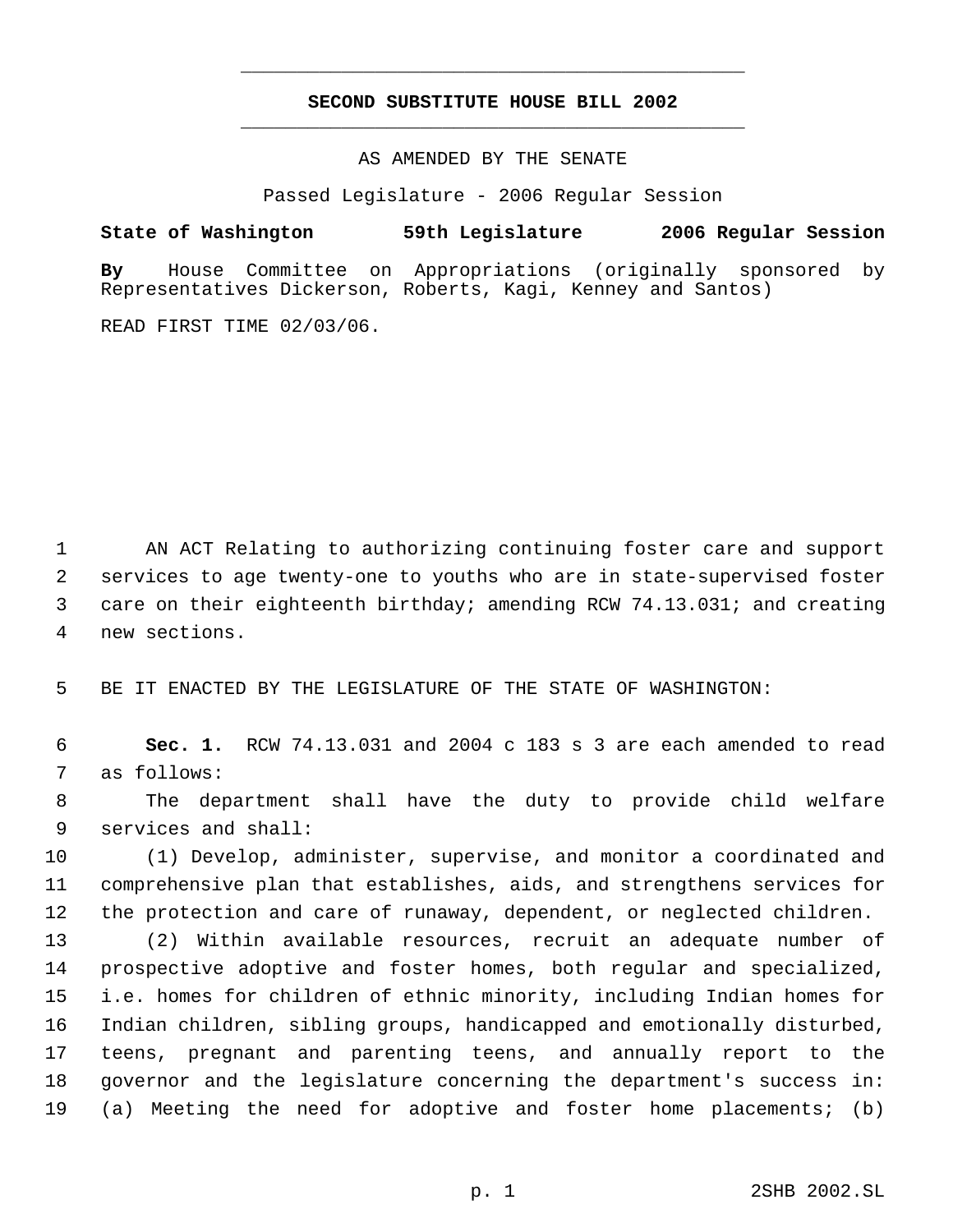reducing the foster parent turnover rate; (c) completing home studies for legally free children; and (d) implementing and operating the passport program required by RCW 74.13.285. The report shall include a section entitled "Foster Home Turn-Over, Causes and Recommendations."

 (3) Investigate complaints of any recent act or failure to act on the part of a parent or caretaker that results in death, serious physical or emotional harm, or sexual abuse or exploitation, or that presents an imminent risk of serious harm, and on the basis of the findings of such investigation, offer child welfare services in relation to the problem to such parents, legal custodians, or persons serving in loco parentis, and/or bring the situation to the attention of an appropriate court, or another community agency: PROVIDED, That an investigation is not required of nonaccidental injuries which are clearly not the result of a lack of care or supervision by the child's parents, legal custodians, or persons serving in loco parentis. If the investigation reveals that a crime against a child may have been committed, the department shall notify the appropriate law enforcement agency.

 (4) Offer, on a voluntary basis, family reconciliation services to families who are in conflict.

 (5) Monitor out-of-home placements, on a timely and routine basis, to assure the safety, well-being, and quality of care being provided is within the scope of the intent of the legislature as defined in RCW 74.13.010 and 74.15.010, and annually submit a report measuring the extent to which the department achieved the specified goals to the governor and the legislature.

 (6) Have authority to accept custody of children from parents and to accept custody of children from juvenile courts, where authorized to do so under law, to provide child welfare services including placement for adoption, and to provide for the physical care of such children and make payment of maintenance costs if needed. Except where required by Public Law 95-608 (25 U.S.C. Sec. 1915), no private adoption agency which receives children for adoption from the department shall discriminate on the basis of race, creed, or color when considering applications in their placement for adoption.

 (7) Have authority to provide temporary shelter to children who have run away from home and who are admitted to crisis residential centers.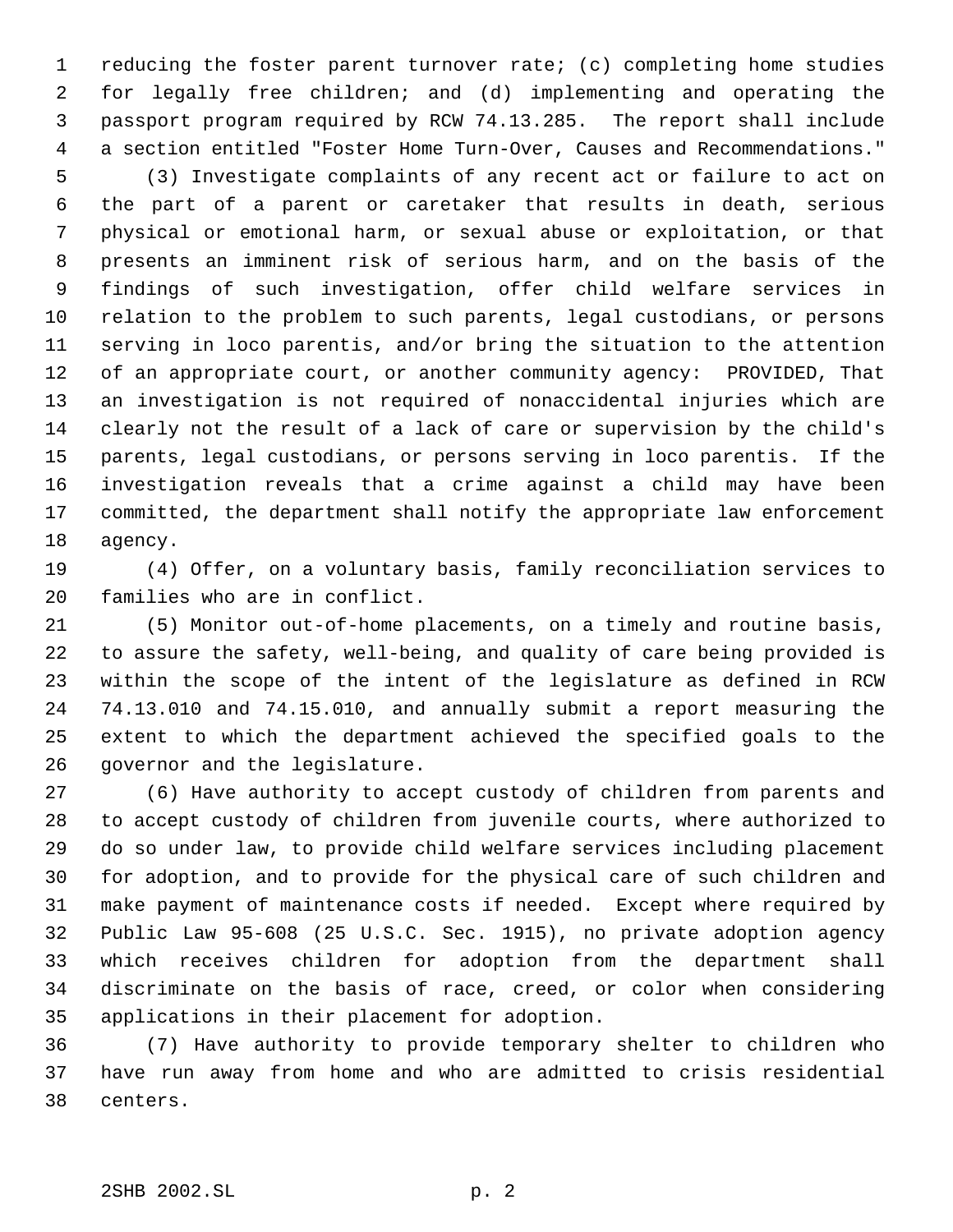(8) Have authority to purchase care for children; and shall follow in general the policy of using properly approved private agency services for the actual care and supervision of such children insofar as they are available, paying for care of such children as are accepted by the department as eligible for support at reasonable rates established by the department.

 (9) Establish a children's services advisory committee which shall assist the secretary in the development of a partnership plan for utilizing resources of the public and private sectors, and advise on all matters pertaining to child welfare, licensing of child care agencies, adoption, and services related thereto. At least one member shall represent the adoption community.

13 (10)(a) Have authority to provide continued foster care or group 14 care ((for individuals from eighteen through twenty years of age to enable them to complete their high school or vocational school program)) as needed to participate in or complete a high school or vocational school program.

 (b)(i) Beginning in 2006, the department has the authority to allow 19 up to fifty youth reaching age eighteen to continue in foster care or group care as needed to participate in or complete a posthigh school academic or vocational program, and to receive necessary support and transition services.

 (ii) In 2007 and 2008, the department has the authority to allow up 24 to fifty additional youth per year reaching age eighteen to remain in foster care or group care as provided in (b)(i) of this subsection.

 (iii) A youth who remains eligible for such placement and services pursuant to department rules may continue in foster care or group care until the youth reaches his or her twenty-first birthday. Eligibility requirements shall include active enrollment in a posthigh school academic or vocational program and maintenance of a 2.0 grade point average.

 (11) Refer cases to the division of child support whenever state or federal funds are expended for the care and maintenance of a child, including a child with a developmental disability who is placed as a result of an action under chapter 13.34 RCW, unless the department finds that there is good cause not to pursue collection of child 37 support against the parent or parents of the child. Cases involving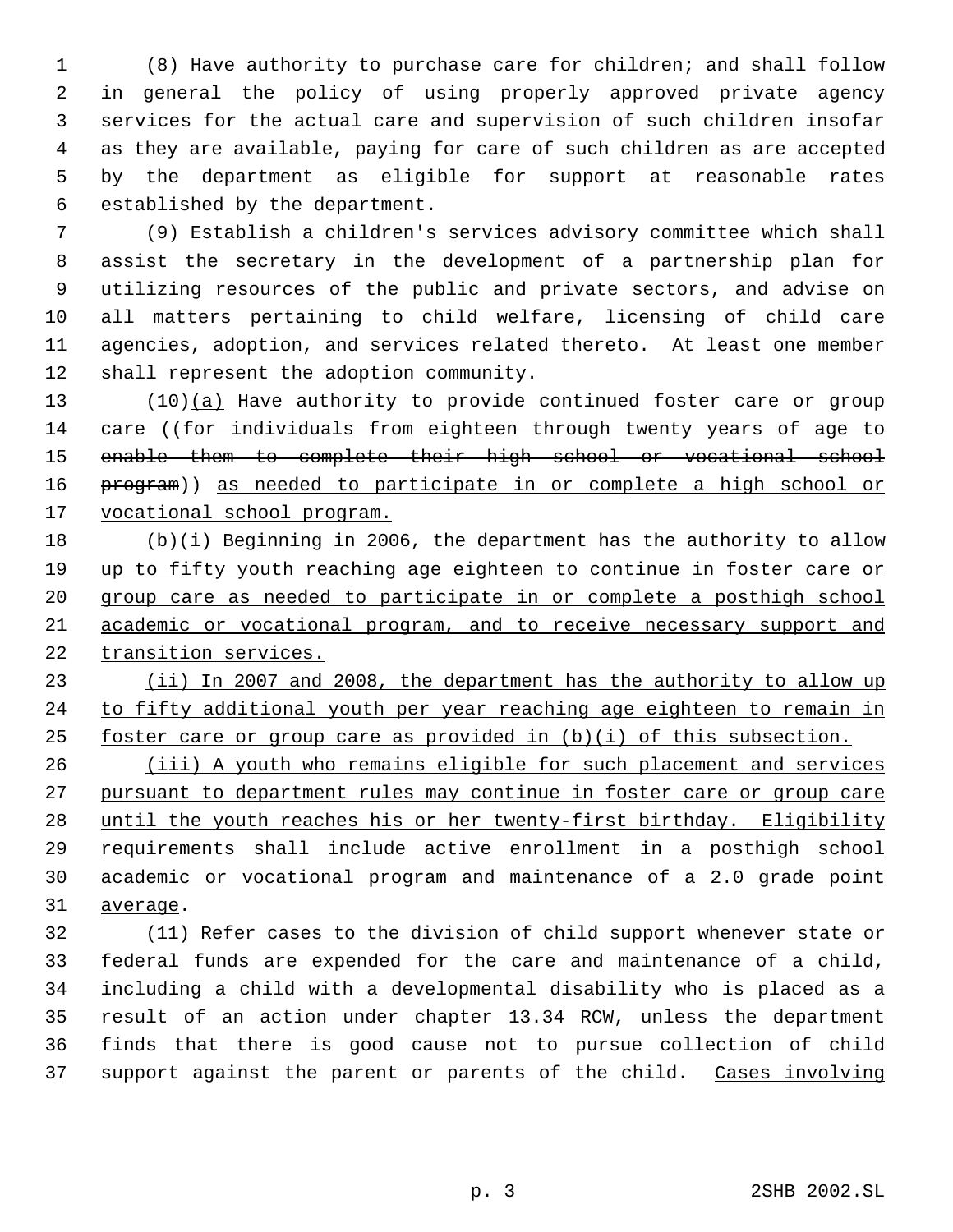individuals age eighteen through twenty shall not be referred to the

2 division of child support unless required by federal law.

 (12) Have authority within funds appropriated for foster care services to purchase care for Indian children who are in the custody of a federally recognized Indian tribe or tribally licensed child-placing agency pursuant to parental consent, tribal court order, or state juvenile court order; and the purchase of such care shall be subject to the same eligibility standards and rates of support applicable to other children for whom the department purchases care.

 Notwithstanding any other provision of RCW 13.32A.170 through 13.32A.200 and 74.13.032 through 74.13.036, or of this section all services to be provided by the department of social and health services under subsections (4), (6), and (7) of this section, subject to the limitations of these subsections, may be provided by any program offering such services funded pursuant to Titles II and III of the federal juvenile justice and delinquency prevention act of 1974.

 (13) Within amounts appropriated for this specific purpose, provide preventive services to families with children that prevent or shorten the duration of an out-of-home placement.

 (14) Have authority to provide independent living services to 21 youths, including individuals who have attained eighteen ((through 22 twenty)) years of age, and have not attained twenty-one years of age who are or have been in foster care.

 NEW SECTION. **Sec. 2.** Nothing in this act shall be construed to create:

(1) An entitlement to services;

 (2) Judicial authority to extend the jurisdiction of juvenile court in a proceeding under chapter 13.34 RCW to a youth who has attained eighteen years of age or to order the provision of services to the youth; or

 (3) A private right of action or claim on the part of any individual, entity, or agency against the department of social and health services or any contractor of the department.

 NEW SECTION. **Sec. 3.** The department of social and health services is authorized to adopt rules establishing eligibility for independent living services and placement for youths under this act.